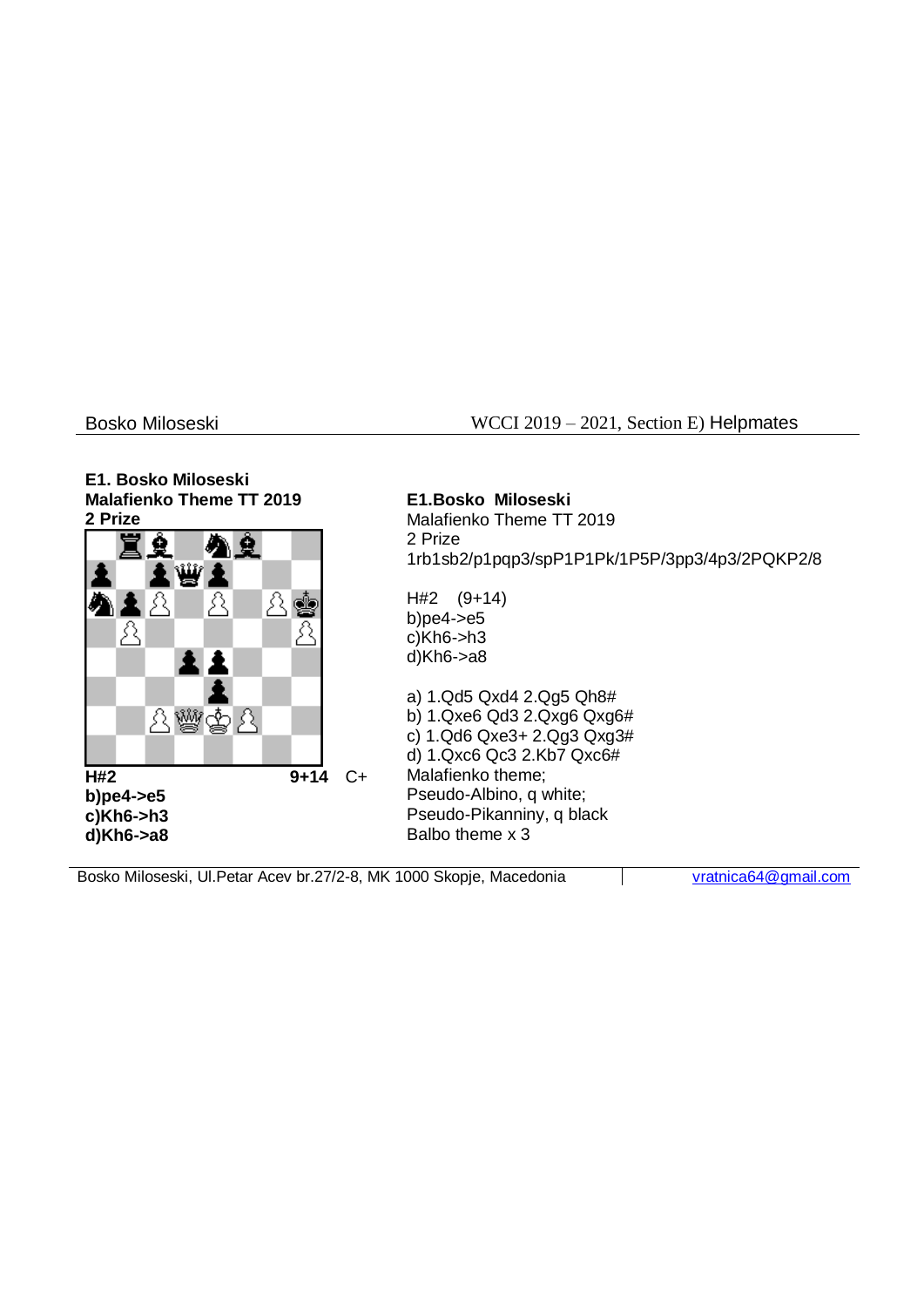# Bosko Miloseski WCCI 2019 – 2021 Section E) Helpmates

## **E2. Bosko Miloseski M.Mishko MK 2020 Special HM**



**E2. Bosko Miloseski** M.Mishko MK 2020 Special HM b7/8/2P5/PP1k1PP1/3b2K1/3B4/7r/3R4 **H#2** +b)pc6-f4  $+c)$ Kg4-a4 +d)pa5-b4 Solution: a) 1.Be5 f6 2.Ke6 Bc4# b) 1.Be3 Be2+ 2.Ke4 Bf3# d) 1.Bc3 Bc2+ 2.Kc4 Bb3# *Star Black King, Star Black bishop,*

*Star White bishop, Self-block x 2 Distant self-block x 2 Siers Battery x2*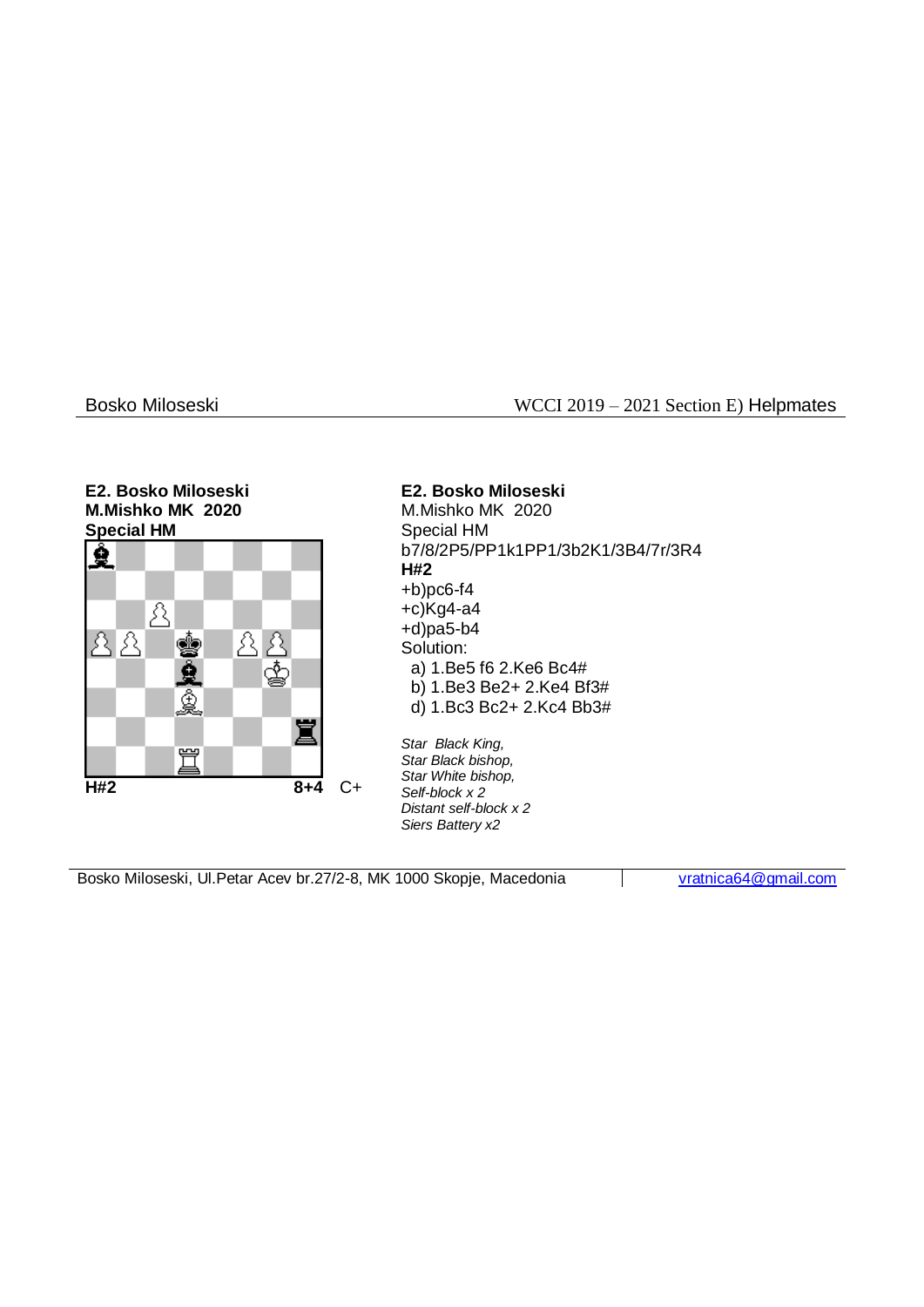# Bosko Miloseski WCCI 2019 – 2021, Section E) Helpmates

## **E3. Bosko Miloseski E3. Bosko Miloseski 5 CT FRME 2019** 5 CT FRME 2019 **7 HM** 7 HM 6K1/r7/7q/2k1r3/pbppbp2/1pssp3/5B2/8 r\$<br>® **H#4** 賞 b)wBf2-a2 Ŵ a) 1.Re5-d5 Bf2\*e3 2.Sd3-e5 Be3-d2 3.d4-d3 Bd2-e1 4.Kc5-d4 ¢þ Be1-f2# b) 1.Sc3-b5 Ba2\*b3 2.c4-c3 Bb3-c2 3.Kc5-c4 Bc2-b1 4.Re5-c5 121121 Bb1-a2# 主教教主 *Annihilation* ĝ. *Areal cycle (B, with captures, 4) Blocking piece replacement (s-p) Long-trip (B, 4) Model mate* **H#4 2+14** C+ *Umnov* **b) wBf2-->a2** *Rundlauf*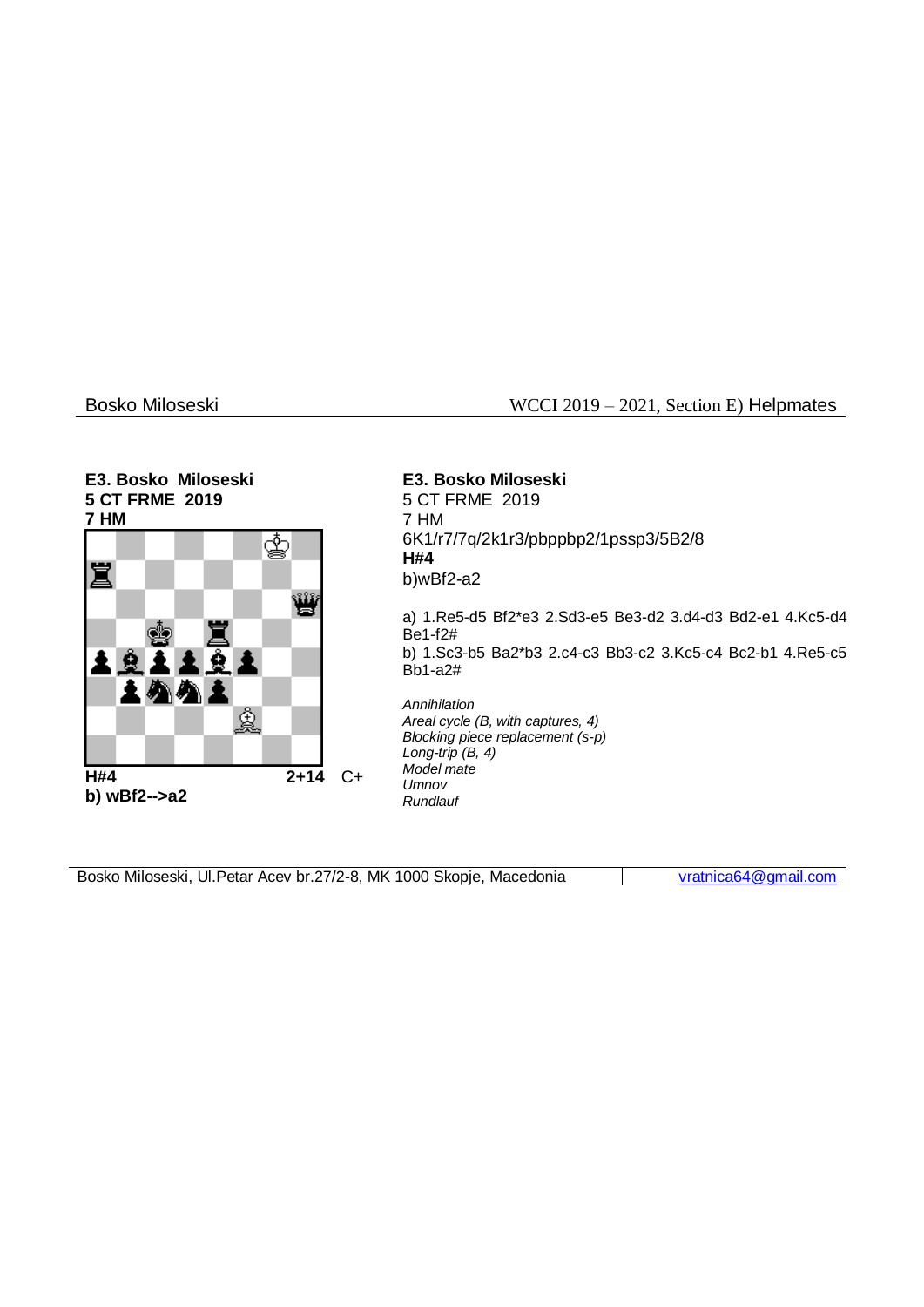# Bosko Miloseski WCCI 2019 – 2021 Section Section E) Helpmates

**E4. Bosko Miloseski The Macedonian Problemist 2019**



**E4. Bosko Miloseski** The Macedonian Problemist 2019 8/8/4p1q1/1s6/bksp4/r1p5/4P1r1/R3K3

## **H#4,5**

Solution: 1...e3? 2.Kb3 0-0-0 3.Ka2 Rd2 4.Ka1 Rb2 5.Ra2 Rb1#?? 1... e4! 2.Kb3 0-0-0 3.Ka2 Rd2 4.Ka1 Rb2 5.Ra2 Rb1# Castling (white, long) Long-trip (wR, 4) Mihajloski theme (white, KR) Interference × 1 Self-block  $\times$  1 Square vacation x 1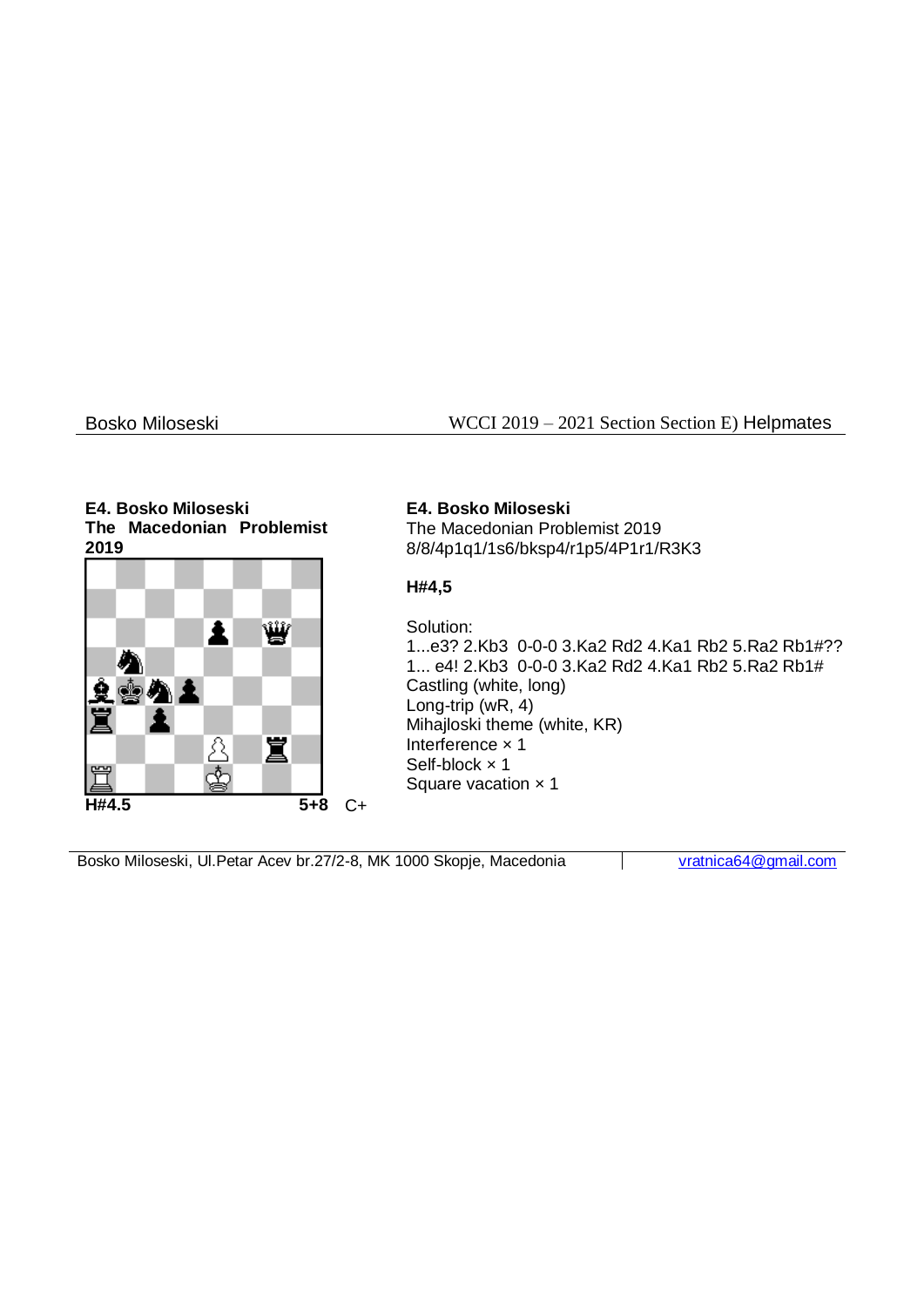# Bosko Miloseski WCCI 2019 – 2021, Section E) Moremovers